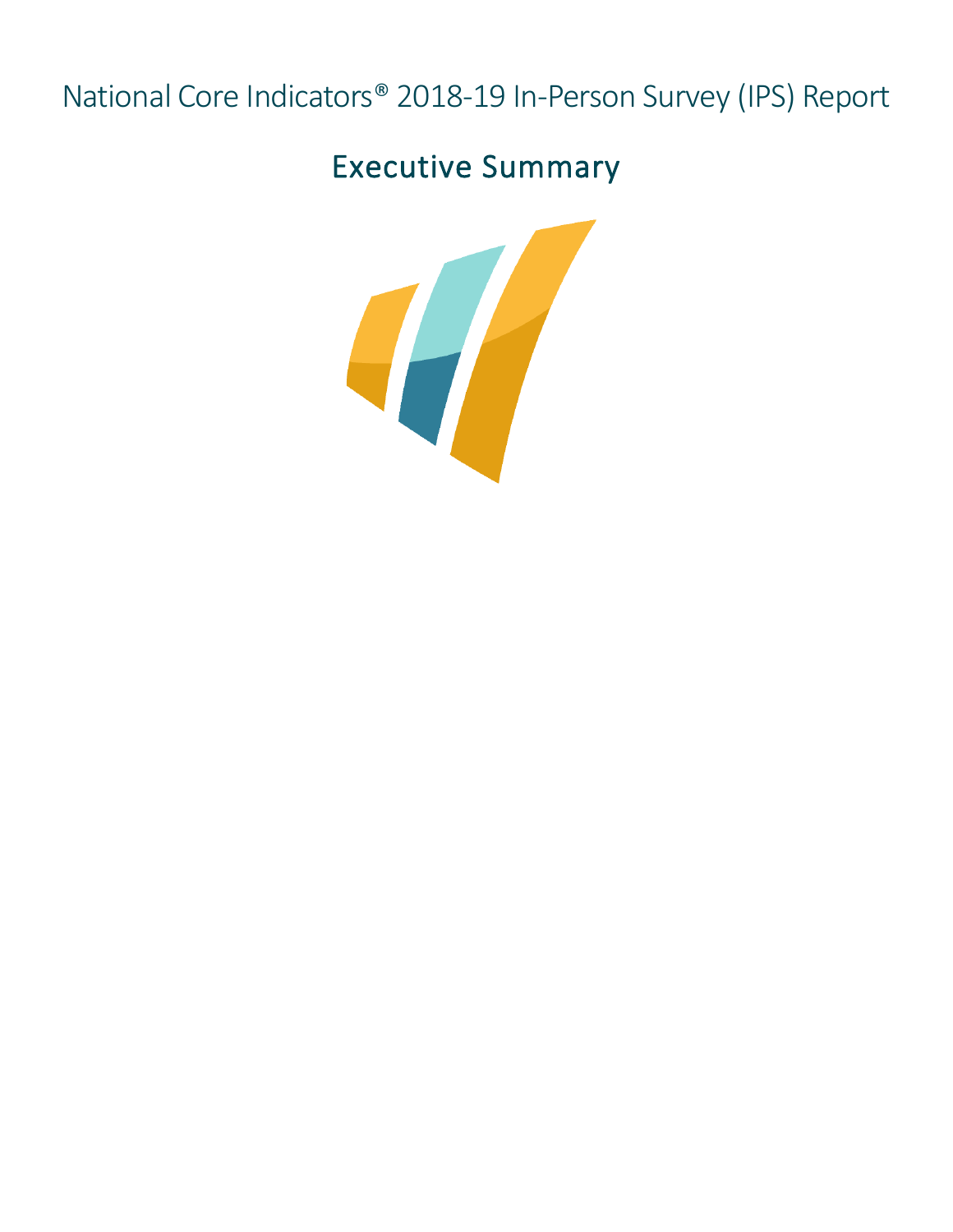### Executive Summary

The National Core Indicators (NCI) are standard measures used across states to assess the outcomes of services provided to individuals with intellectual/developmental disabilities and their families. Indicators address key areas of concern such as employment, respect/rights, service planning, community inclusion, choice, and health and safety. The data that result from NCI surveys are often used to inform strategic planning, produce legislative reports, and prioritize quality improvement initiatives. Many states also share the data with stakeholder groups such as Quality Councils and use the stakeholder feedback to help set priorities and establish policy direction.

The NCI In-Person Survey is administered to individuals with a developmental disability who receive at least one service other than case management. Not all states that participate in NCI administer the In-Person Survey on an annual basis. Of the 46 states, District of Columbia and 22 sub-state entities who participated in NCI during the 2018-19 data collection cycle, 37 states submitted a valid sample of In-Person Survey data: Alabama (AL), Arizona (AZ), Arkansas (AR), Arizona (AZ), Colorado (CO), Connecticut (CT), Delaware (DE), Florida (FL), Georgia (GA), Hawaii (HI), Indiana (IN), Kansas (KS), Kentucky (KY), Maine (ME), Michigan (MI), Minnesota (MN), Missouri (MO), North Carolina (NC), Nebraska (NE), New Hampshire (NH), New Jersey (NJ), New York (NY), Ohio (OH), Oklahoma (OK), Oregon (OR), Pennsylvania (PA), Rhode Island (RI), South Carolina (SC), South Dakota (SD), Tennessee (TN), Texas (TX), Utah (UT), Virginia (VA), Vermont (VT), Washington (WA), Wisconsin (WI), and Wyoming (WY). This Final Report provides a summary of results based on data submitted by June 30, 2018.

The following are weighted NCI national averages for a selection of survey items. Complete breakouts by state of items in the In-Person Survey can be found in their respective chapters of this report.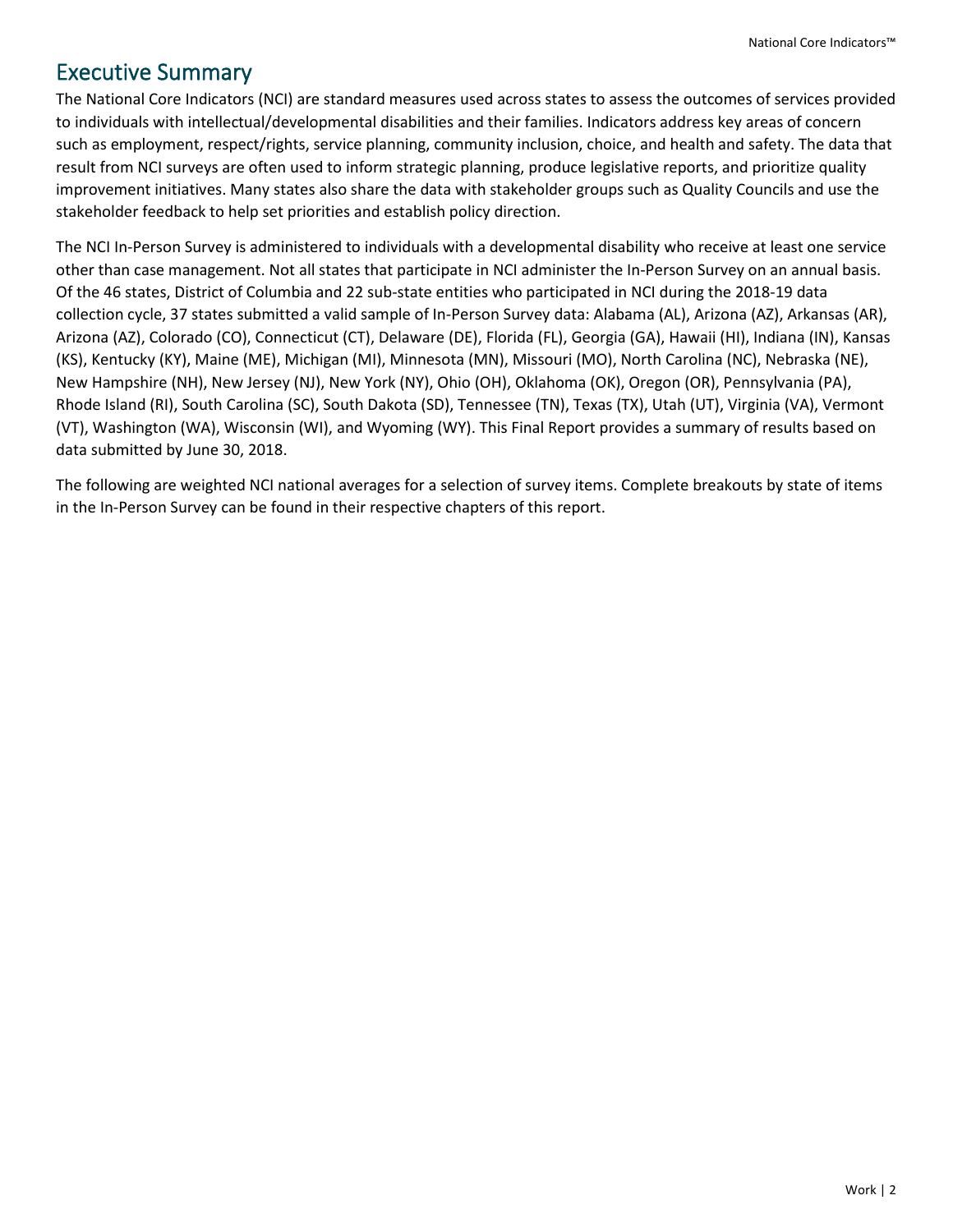12% severe

8% profound

 $12\%$  unspecified or  $\,$ unknown.

### 2018-19 **In-Person Survey**

22,009 adults with IDD participated across 37 states\*

#### **NCI Averages:**

- ·Include all participating states
- •Data are weighted

\*AL, AR, AZ, CO, CT, DE, FL, GA, HI, IN, KS, KY, ME, MI, MN, MO, NC, NE, NH, NJ, NV, NY, OH, OK, OR, PA, RI, SC, SD, TN, TX, UT, VA, VT, WA, WI, **WY** 

#### **Respondents**

89% Have ID

diagnosis

Primarily adults with IDD age 18 and older receiving at least one service (in addition to case management) from the state DD agency. Some information may come from proxy respondents as well as administrative records.

| Residence<br>■■<br><b>DI DI</b><br><b>FOR</b><br>n n<br><b>DOM:</b><br><b>DE</b><br>m m<br><b>DO</b> | 38% parent or relative's home                  |
|------------------------------------------------------------------------------------------------------|------------------------------------------------|
|                                                                                                      | 32% community-based Group Residential Settings |
|                                                                                                      | 18% own home or apartment                      |
|                                                                                                      | 7% foster care or host home                    |
|                                                                                                      | 4% ICF/ID or other institutional setting       |
|                                                                                                      | 2% other or don't know                         |
|                                                                                                      |                                                |
|                                                                                                      | <b>39% mild</b>                                |
| <b>ANGLE ANGLICA ANGLICA</b>                                                                         | 29% moderate                                   |